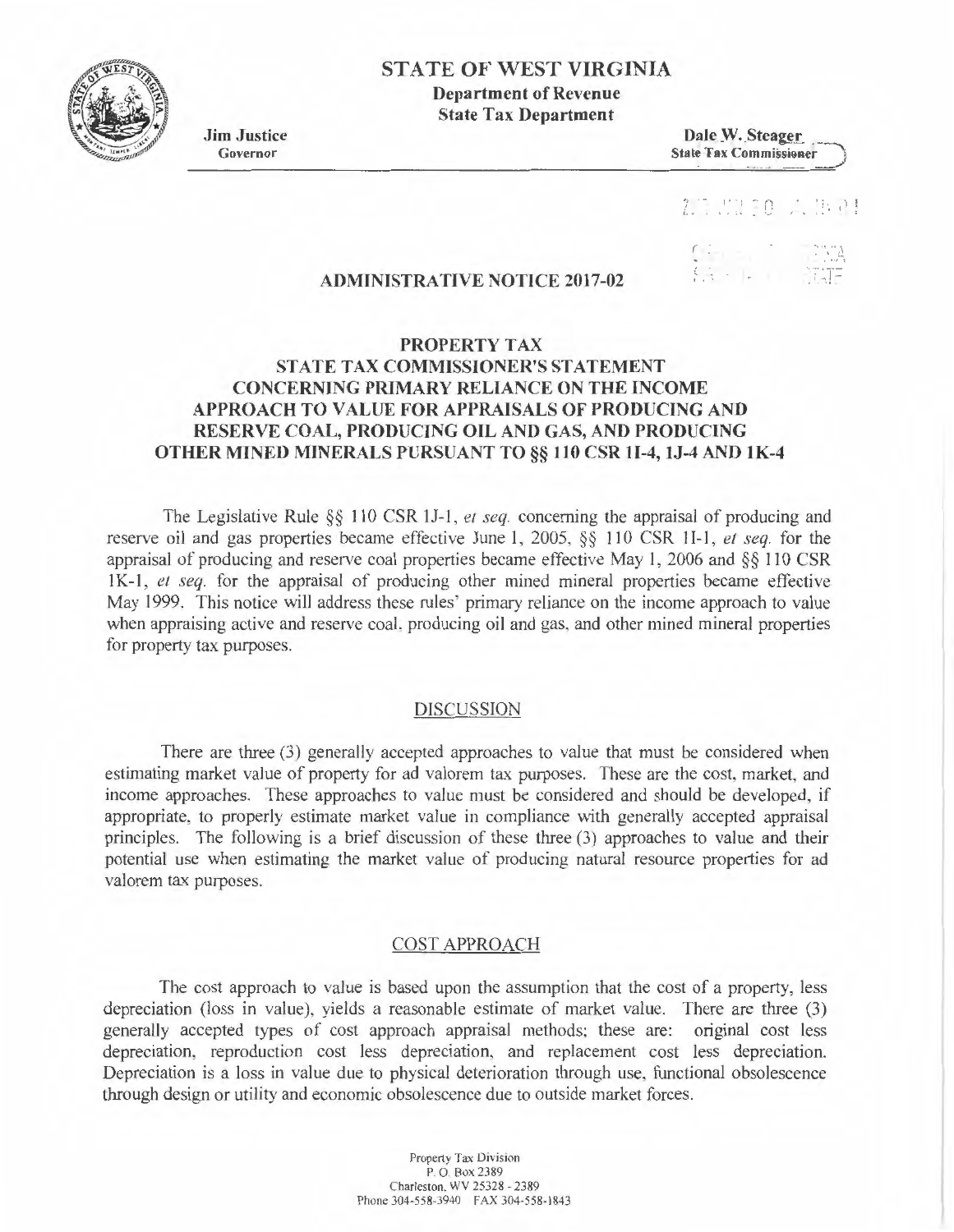### **Administrative Notice 2017-02 Page 2** Page 2

Original cost less depreciation is the cost of acquisition of a property less a loss in value due to physical deterioration, functional obsolescence and economic obsolescence. This approach is widely employed in the appraisal of "cost-based" regulated utilities, however it has a limited application when appraising producing natural resource properties, as many of these types of properties were acquired years ago at substantially less than current market value.

Reproduction cost less depreciation is the cost of reproducing an exact replica of a property less physical deterioration, functional obsolescence, and economic obsolescence. This approach is employed in appraising one-of-a-kind properties such as works of art or special purpose properties, an example of which is the State's Capitol Building. Coal, oil and gas, and other mined minerals are a nonrenewable natural resource and therefore cannot be reproduced. Because of their nonrenewable nature, producing natural resource properties do not lend themselves to development of a reproduction cost less depreciation appraisal.

Replacement cost less depreciation is the cost of replacing a property with one of like utility less physical deterioration and economic obsolescence. This approach is the most widely used of the three (3) cost approaches to value and is widely employed in the appraising of commercial and industrial personal property. Replacement cost has limited application, however, in the appraisal of nonrenewable natural resource properties, as the resource cannot, by its nature, be replaced.

### MARKET APPROACH

The market approach to value is based upon the assumption that the recent selling price of comparable properties if properly analyzed and adjusted, if appropriate, will yield a reasonable estimate of current market value. This valuation approach is widely employed in the valuation of residential real estate where a considerable number of properties transfer on a reasonably frequent basis. Natural resource properties sell infrequently and when they do sell they are quite often only a portion of the property acquisition thus diluting the purity of the market transaction. Therefore, the market approach to value has limited application because of the lack of a sufficient number of sales of natural resource properties to statistically support development of the approach for natural resource properties.

#### INCOME APPROACH

The income approach to value is based upon the assumption that a property is worth the future income, discounted to present worth, that it will generate for a perspective buyer. The income approach is widely used in the appraisal of various types of income producing properties and is appropriately used in several taxing jurisdictions to value producing natural resource properties, i.e. natural resource properties that produce an income stream. In addition, the income approach can be developed for non-producing properties through use of estimating the unit income value and apportioning the value to non-producing properties based upon their probable time of mining.